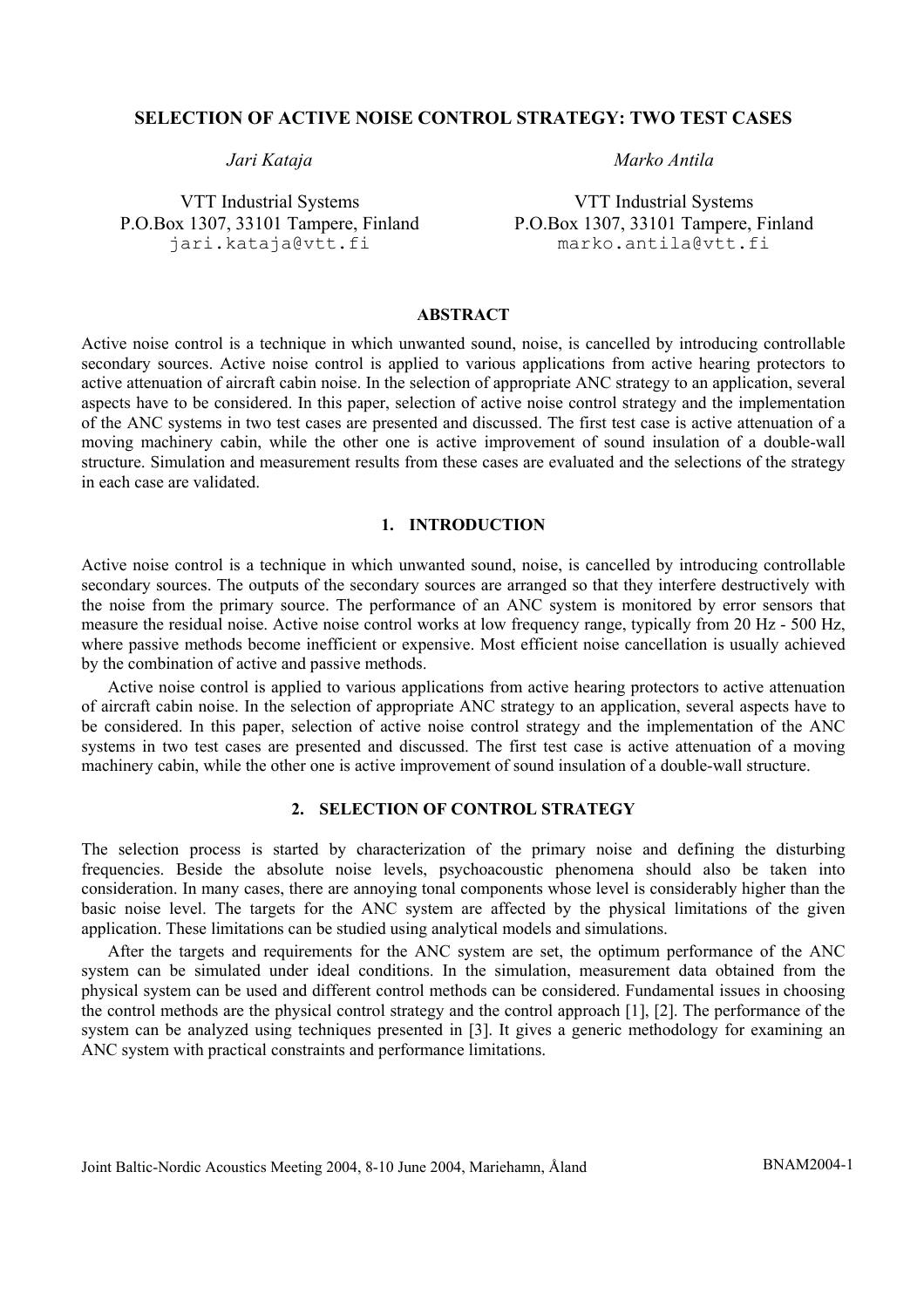A critical point of an ANC system is the placement of the transducers including secondary sources and reference and error sensors. The number and location of the transducers depend on the selected approach. Several optimization methods have been applied for choosing the transducer locations [1], [4].

Finally, the control system is implemented using appropriate hardware. The core of the system is the signal processing unit which produces the output signal of the ANC system based on the input signals. Depending on the application, it can be as simple as an analogue filter or a complex digital signal processing system. In addition, digital systems also require anti-aliasing and reconstruction filters and data converters. After the control system has been implemented, the ANC system can be constructed and evaluated. The selection process is illustrated in Figure 1. In real life, steps of the process are typically done recursively. [1]



Figure 1. *Flow chart of the selection process.* 

## **3. SELECTION OF ACTIVE NOISE CONTROL STRATEGIES FOR THE TEST CASES**

#### **3.1. Test case 1: Moving machinery cabin**

The first test case is a moving machinery cabin which is a three-dimensional enclosure and there are several primary sources radiating noise into it. Such sources include the engine, ventilation and hydraulics. The tonal components that are relative to the engine speed sound particularly disturbing. The strategy is to produce "silent zones" around the driver's ears. A multichannel ANC system with at least two secondary sources and error sensors is required to obtain an adequate silent zone around the driver's ears.

Adaptive feedforward control approach is chosen since the cancelled noise components are relative to the engine speed and a tachometer reference can be obtained. The pulse train obtained from the tachometer must be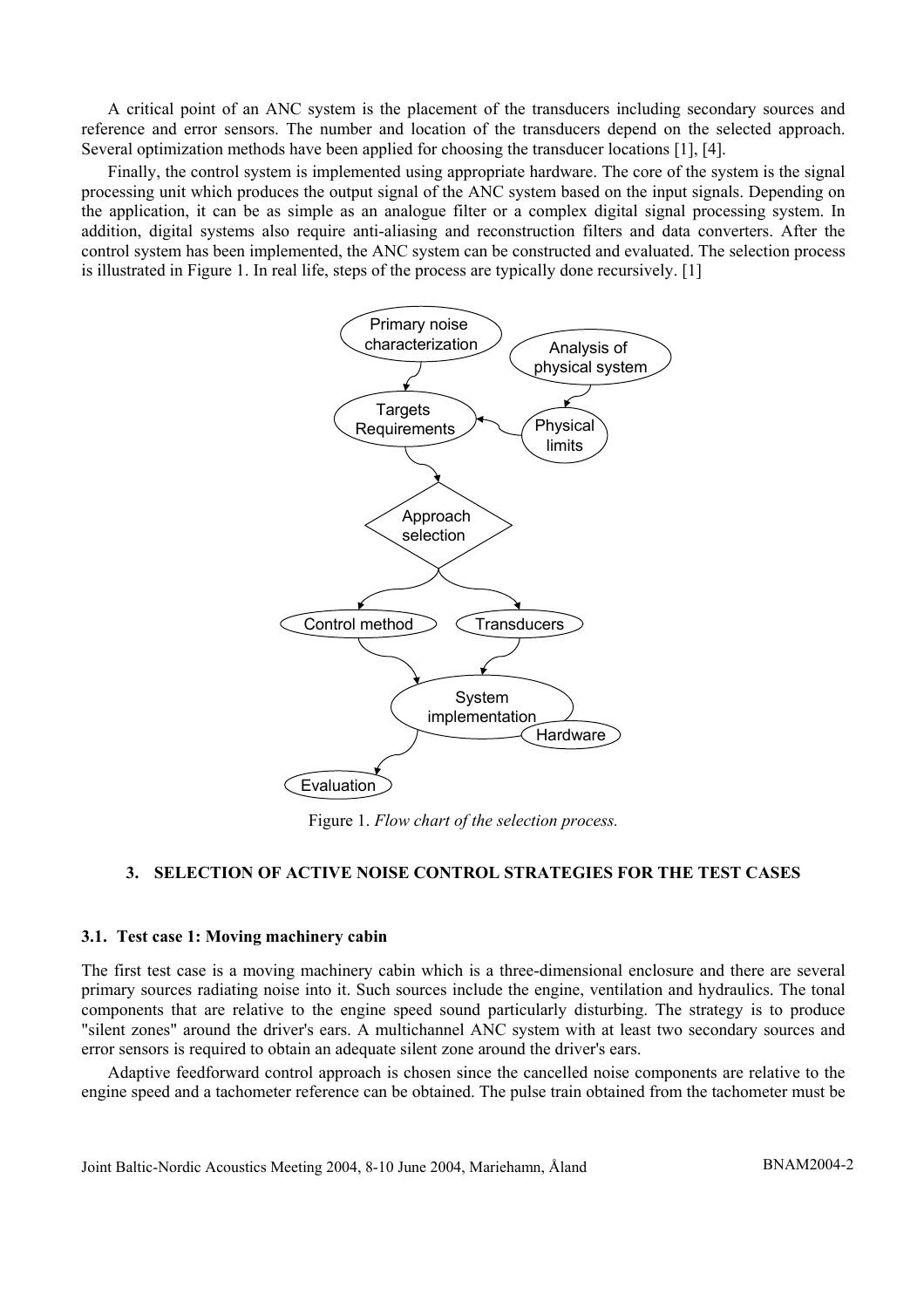further processed to produce a reference signal containing the cancelled frequencies. The multichannel control system with multiple sine wave generators requires a remarkable amount of computation. A DSP is thus used as the control system hardware. A block diagram of the ANC system is shown in Figure 2. The adaptation algorithm is filtered-x LMS (FXLMS) which modifies the coefficients of the adaptive filters based on the error signal and the reference signal filtered by the plant model.



Figure 2. *Block diagram of the adaptive feedforward ANC system.* 

The system was first simulated using Matlab/Simulink. According to the simulations, periodic components can be totally cancelled using the adaptive feedforward control approach. The system was then implemented and tested in a real moving machinery cabin. The audio loudspeakers were used as the secondary sources and the error sensors were two electret microphones located near the driver's head.

## **3.2. Test case 2: Active sound insulation system for a double-wall structure**

The second test case is a double-wall structure whose sound insulation is improved by active means. In this case, low-frequency broadband noise is desired to be attenuated. The strategy is to increase the transmission loss of a structure containing passive material and the transducers of the active system. Both the secondary source and the error sensor are flat panel loudspeakers that can be used either as actuators or sensors.

Since a reference signal is typically not available, feedback control approach is chosen. In feedback systems, the delay of the control loop is critical and has a clear influence on the bandwidth of the ANC system. In analogue control, the delay is smaller compared to digital systems. A single-channel analogue feedback control system is thus chosen (see Figure 3). The control filter is implemented using second-order biquad filters.



Figure 3. Block diagram of the analogue feedback ANC system.

The test system consisted of a plastic plate, the secondary source panel and the error sensor panel. Between them, porous material was installed to make the secondary-path transfer function less resonant. The control filter was designed using Matlab and implemented with digitally-controlled analogue biquad filters. For testing, the ANC system was installed in an opening between a sending room and a semi-anechoic laboratory.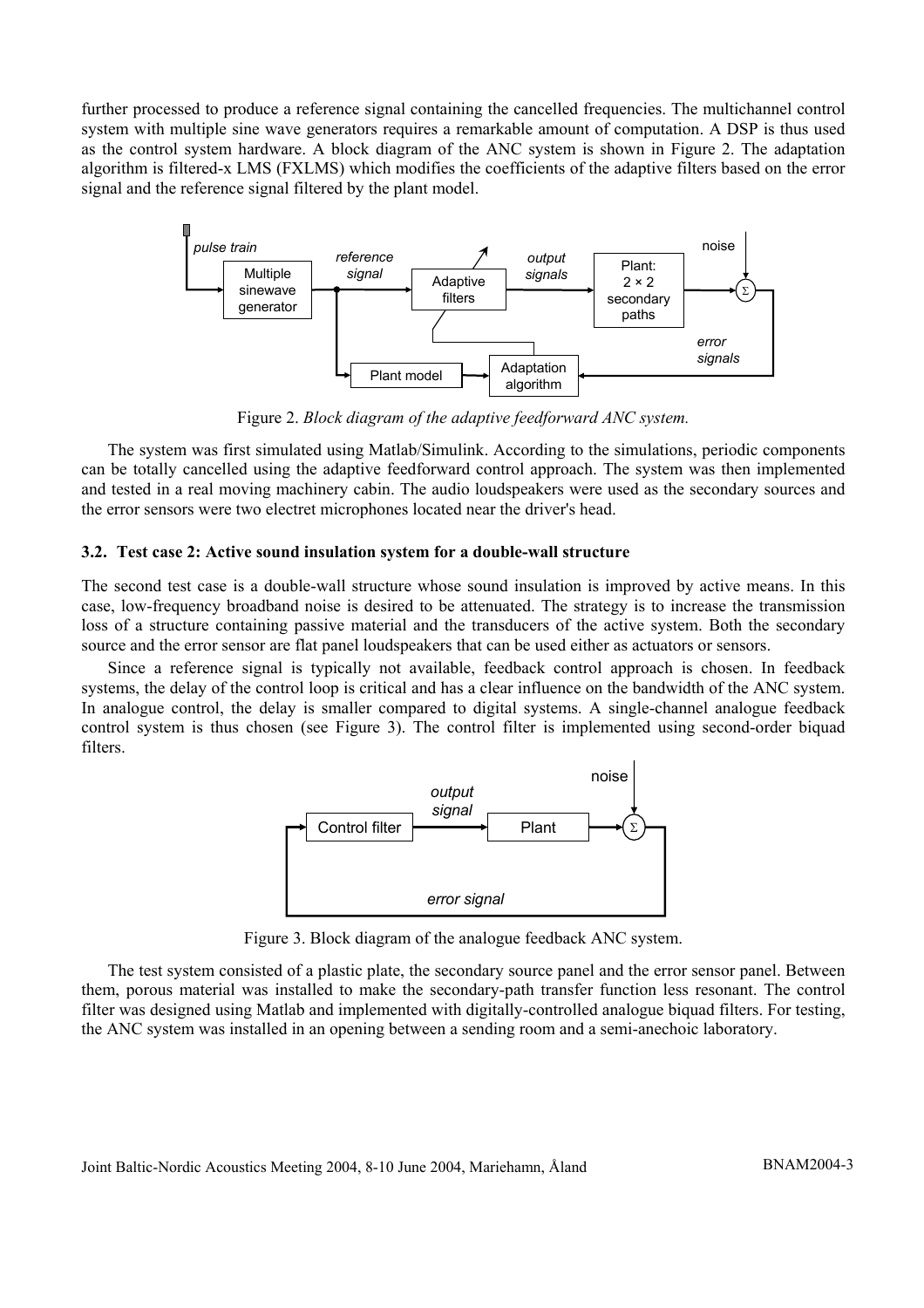## **4. RESULTS**

In the first test case, the primary noise consisted of real moving machinery noise in which two periodic components were artificially added. The frequencies of the periodic components modeling noise caused by ventilation and hydraulics were 170 Hz and 184 Hz. The measurements were done using binaural microphones attached to a head of a dummy sitting at the driver's seat. The sound pressure levels were measured in five microphone pair locations with and without control and the attenuations were calculated. The distance between each measurement point pair was 0.06 m. The results are summarized in Figure 4 and Figure 5. They show that periodic noise is attenuated at all positions except position 4 at which the 170 Hz component is slightly amplified at the left microphone.



Figure 4. *Attenuation at 170 Hz at different microphone pair positions.* 



Figure 5. *Attenuation at 184 Hz at different microphone pair positions.*

The active sound insulatio system was tested with bandlimited noise. In Figure 6, a measurement result with 200-600 Hz bandlimited noise is shown. It indicates that noise reduction up to 10 dB is achieved at 200-400 Hz at the receiving side of the system. Noise is amplified at 450-1000 Hz due to waterbed effect inherent in feedback systems. Passive sound insulation becomes effective above 250 Hz, however, and the amplification has only a slight influence on the total noise level.